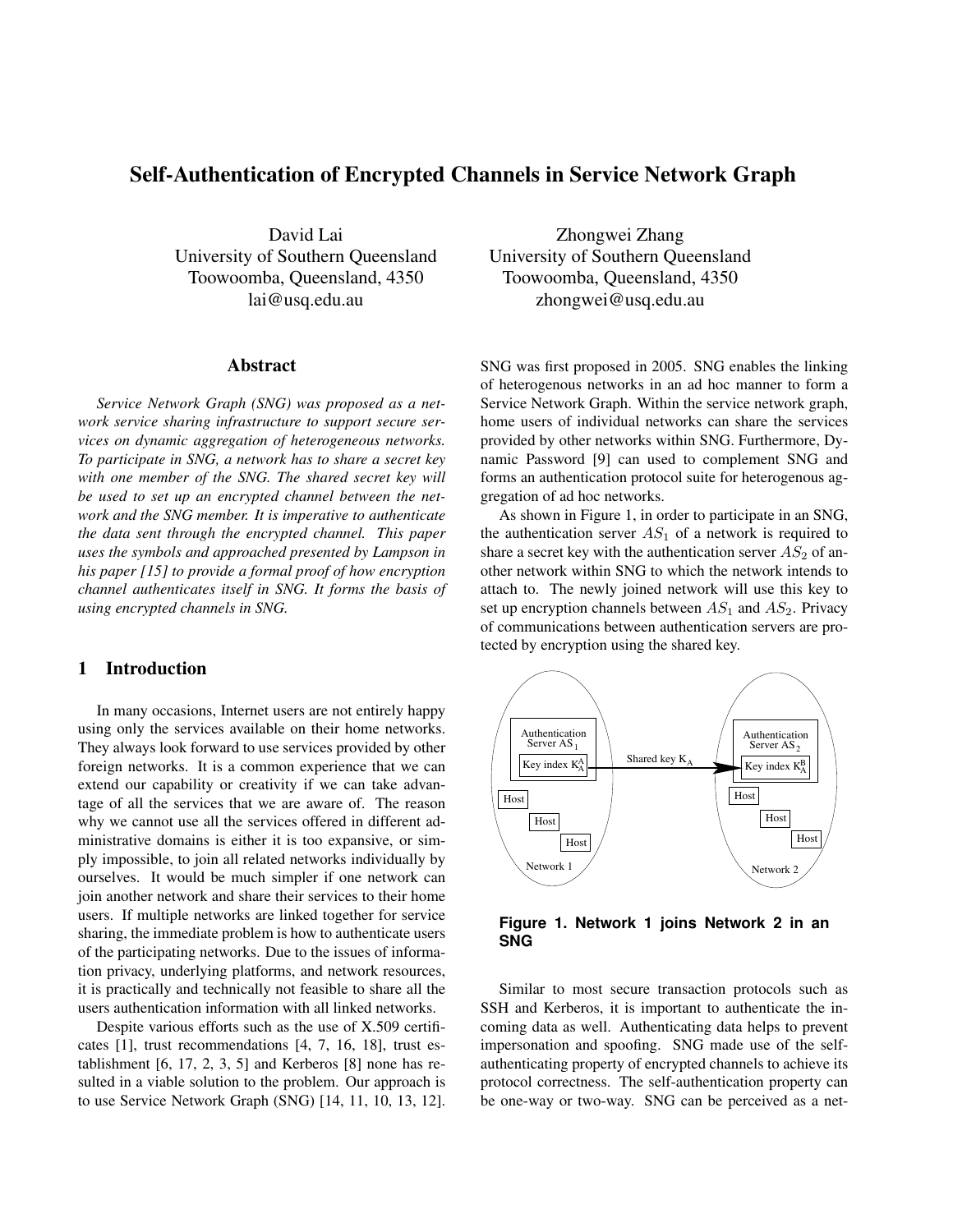| Original Symbol   Our Symbol |               | <b>Meaning</b> |
|------------------------------|---------------|----------------|
| $\Rightarrow$                |               | Speaks for     |
|                              | $\Rightarrow$ | implies        |

**Table 1. Symbols we use in this paper which differs from the ones used in [15]**

work of networks in which the participating networks are linked together by self-authenticated encrypted channels as shown in Figure 2.





#### **Figure 2. Graphical representation of an SNG**

In this paper we use the symbols and approach similar to that presented by Lampson [15] to give a formal proof of self-authentication for encrypted channels in SNG.

This paper is organized into four sections. In Section 2, we introduced some axioms and theorems established by Lampson in [15] first. In Section 3 we presented our proposition. We then proved the proposition by proposing and proving three lemmas. In the Conclusion section, we summarized our work in this paper and our work in the future.

# 2 Basic Theorems and Axioms

In this section, we listed a few basic theorems and axioms from Lampson [15] and Thayer [19]. All the terms and notations we use in this paper will be the same, unless we explicitly stated otherwise, as the ones used in Lampson's paper [15]. For instance, as listed in Table 1, we replaced  $\Rightarrow$  with  $\leftrightarrow$  to represent the "speak for" relationship; and  $\supset$ with  $\Rightarrow$  to represent the logical "imply" relationship.

#### Axiom 1 (Free encryption)

*Let* A *be a set of plain text messages with elements*

 $m, m'$ ; and  $K$  be a set of unique encryption keys with elements  $K, K'$ .

*For*  $m, m' \in \mathcal{A}$  *and*  $K, K' \in \mathcal{K}$ ,

$$
\{m\}_K = \{m'\}_{K'} \Rightarrow m = m' \land K = K'
$$

Free encryption means that cypher text can only be formed in one and only one way.

Next, we illustrate a basic property of the "speak for" relationship. Note that  $P_A$ ,  $P_B$  and s are used to denote principal A, principal B and message s, respectively,

# Theorem 1

$$
\vdash (P_A \leftrightarrow P_B) \Rightarrow ((P_A \text{ says } s) \Rightarrow (P_B \text{ says } s))
$$

where " $\vdash s$ " is used to mean that "s is an axiom of the theory or is provable from the axioms". " $P_A$   $\leftrightarrow$   $P_B$ " denotes " $P_A$  speaks for  $P_B$ ".

The theorem simply says if principal A speaks for principal B, then whenever A says something, B would have said the same thing.

**Axiom 2** 
$$
\vdash
$$
  $(P_A$  says  $(P_B \leftrightarrow P_A)) \Rightarrow (P_B \leftrightarrow P_A)$ 

This Axiom says that  $P_A$  can establish a "speak for" relationship with  $P_B$  when he declares  $P_B$  speaks for him.

#### Theorem 2 *(Handoff Rule)*

 $\vdash ((P_C \leftrightarrow P_A) \land (P_C \text{ says } (P_B \leftrightarrow P_A))) \Rightarrow$  $(P_B \leftrightarrow P_A)$ 

The first condition of the theorem requires  $(P_C \leftrightarrow P_A)$ . Using Theorem 1, whatever  $P_C$  says,  $P_A$  would have said the same. Hence the second condition of Theorem 2 can be rewritten as  $(P_A \text{ says } (P_B \leftrightarrow P_A))$ . Using Axiom 2, if  $P_A$  declares  $P_B$  speaks for him, we can arrive at the conclusion  $(P_B \leftrightarrow P_A)$ .

Theorem 1, Axiom 2, and Theorem 2 can be found in Lampson's paper [15]

### 3 Self-Authentication of Encrypted Channels

In this section, we will prove that an encrypted channel in SNG authenticates itself.

When a network joins an SNG as shown in Figure 1, its authentication server  $(AS_1)$  shares a unique and secret key with the authentication server  $(AS_2)$  of a member network of the SNG. The key will be stored in the key database of  $AS<sub>2</sub>$  and has a key index. The shared key will be used by  $AS_1$  to establish an encrypted channel with  $AS_2$ . In so doing,  $AS_1$  joins  $AS_2$  and become part of the SNG.

The SNG joining process forms the basis of the assumptions of Proposition 1. The conclusion of Proposition 1 is that whatever encrypted message delivered by the encrypted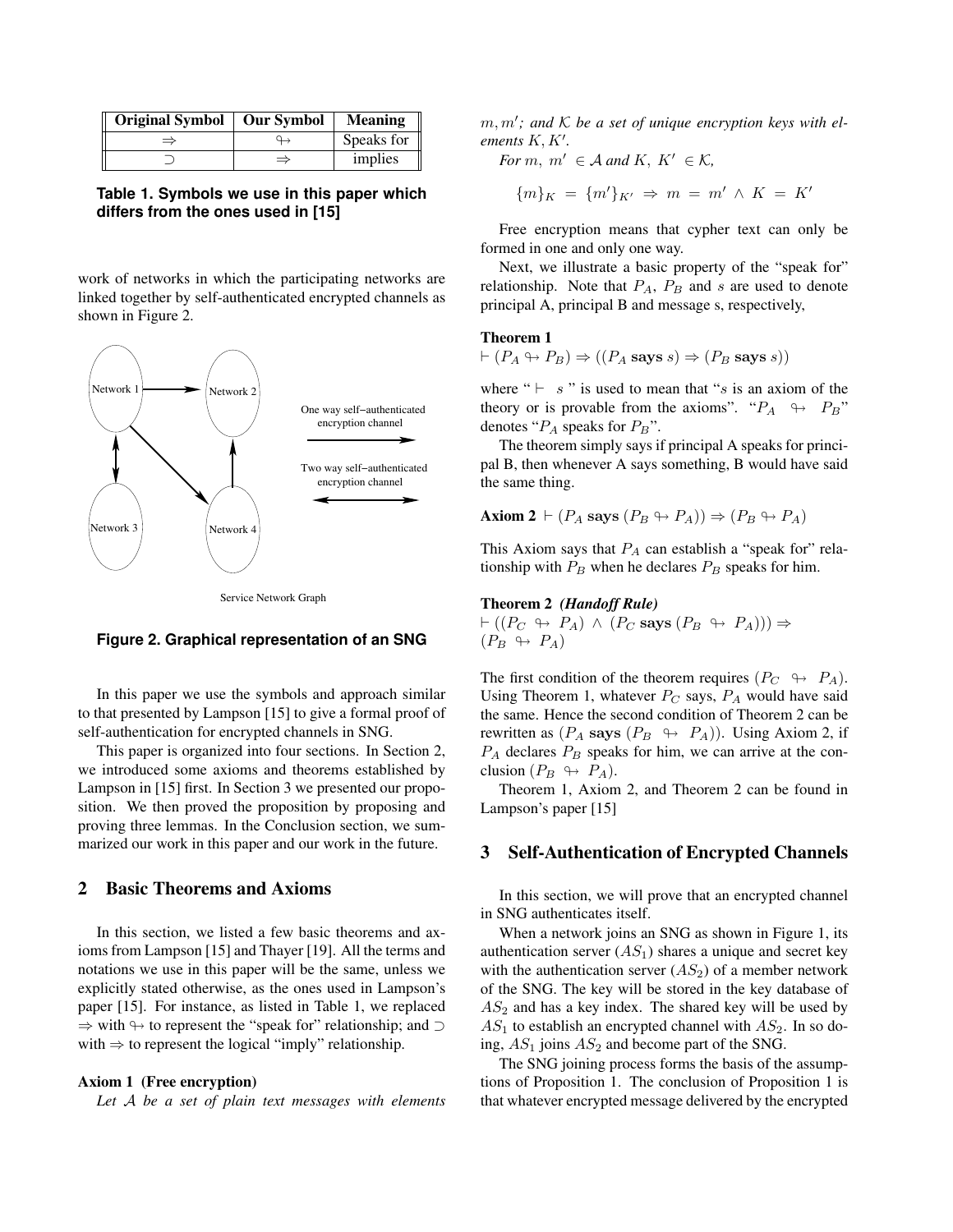channel will be originated from  $AS_1$ . In other words, encrypted channels formed when joining an SNG are selfauthenticating.

The proof starts with three definitions and then three lemmas. We then apply the lemmas to prove our Proposition 1.

Definition 1 K<sup>r</sup> *is defined as a key identifier if it allows a receiver* r *to know what the decryption key of an encrypted channel is but doesn't disclose anything about it to others.*

In the above definition, the key identifier can be

- an index to a database of keys kept by the receiver; or
- $\{K^{-1}\}_{K_m}$  where  $K_m$  is a secret master key kept by the receiver; or
- a pair  $(K^x, \{K^{-1}\}_K)$ , where  $K^x$  is a key identifier of key  $K'$ .

Definition 2 *When principal* P<sup>A</sup> *shares a unique secret key*  $K_A$  with principal  $P_B$ , key  $K_A$  and a key index  $K_A^B$  will be *added to the database*  $DB_B$  *of keys in*  $P_B$ *, then we define*  $DB_B$  says  $(K_A^B \leftrightarrow P_A)$ .

It follows from the assumption that the key is unique and secret. The database in  $P_B$  is happy to say the speak for relationship assuming a one-to-one ( $K_A^B$  to  $P_A$ ) mapping. Note that the mapping from  $P_A$  to  $K_A^B$  can be one-to-many.

This definition describes what happens when a unique key of one principal is shared with another principal.

Definition 3 *(Encrypted channel establishment) When* P<sup>A</sup> *establishes an encrypted channel with*  $P_B$  *using a unique shared key*  $K_A$ *, then we define*  $P_A$  **says**  $(DB_B \nrightarrow P_A)$ *.* 

Note that a unique secret key has to be shared before an encrypted channel can be established.

The above definitions do not exclude the cases when a pair such as  $(K_A^{B'} , \{s\}_{K_A})$  is received in place of the expected pair  $(K_A^B, \{s\}_{K_A}).$ 

# 3.1 One-way Self-authentication of encrypted Channels

In this subsection, we will now show how an encrypted channel can have the property of one-way selfauthentication.

Proposition 1 *(One-way Self-authentication of encrypted channels) Suppose:*

*1. Principal* P<sup>A</sup> *shares a unique secret key,* KA*, with principal*  $P_B$ ;

- *2.* P<sup>A</sup> *uses* K<sup>A</sup> *to establish an encryption channel with*  $P_B$
- 3.  $K_A^B$  is the key index of  $K_A^{-1}$  in  $P_B$ .

*then when*  $P_B$  *receives*  $(K_A^B, \{s\}_K)$ *,*  $P_B$  *can infer that*  $P_A$ says s*.*

We will prove this by working through a sequence of lemmas.

Lemma 1 *Suppose there is only one unique decryption key corresponding to each encryption key used in an encrypted channel. Holder of a decryption key* K<sup>−</sup><sup>1</sup> *of an encrypted channel can infer that* " $K^{-1}$  says s" on receiving  $\{s\}_K$ .

$$
\vdash (K^{-1}, \{s\}_K) \Rightarrow (K^{-1} \text{ says } s)
$$

PROOF: It follows from the assumption in Lemma 1 and Axiom 1 that there is only one unique key which can get back s. We can safely associate the message s with the decryption key (index).  $\blacksquare$ 

Lemma 2 *Suppose* K<sup>r</sup> *is a key identifier. When a pair*  $(K^r, \{s\}_K)$  was received, the receiver can infer that " $K^r$ says s*".*

$$
\vdash (K^r, \{s\}_K) \Rightarrow (K^r \text{ says } s)
$$

PROOF: It is a direct application of Definition 1 to Lemma 1.

Lemma 3 *Suppose:*

- *1. Principal* P<sup>A</sup> *shares a unique key* K<sup>A</sup> *with principal*  $P_B$
- *2.* P<sup>A</sup> *uses* K<sup>A</sup> *to establish an encryption channel with*  $P_B$ *:*
- 3.  $K_A^B$  *is the key index of*  $K_A^{-1}$  *in*  $P_B$ *.*

$$
\text{For }P_B,\,(K^B_A\looparrowright A).
$$

PROOF: According to assumption 1, and Definition 2,  $DB_B$  says  $(K_A^B \looparrowright P_A)$ .

Assumption 2 and Definition 3 tells us that  $P_A$  says  $DB_B \leftrightarrow P_A$  which is the same as  $DB_B \leftrightarrow P_A$ by Axiom 2.

Since both conditions listed above are assumed to be true, we can link them into a compound predicate  $(DB \leftrightarrow P_A) \wedge (DB$  says  $(K_A^B \leftrightarrow P_A))$ . This is the predicate in the Handoff Rule from Lampson (Theorem 2):  $\vdash$  (DB  $\leftrightarrow$  P<sub>A</sub>)  $\land$  (DB says  $(K_A^B \leftrightarrow P_A))$  $\Rightarrow$   $(K_A^B \leftrightarrow P_A)$ 

We may now conclude that  $(K_A^B \leftrightarrow P_A)$ 

### PROOF of Proposition 1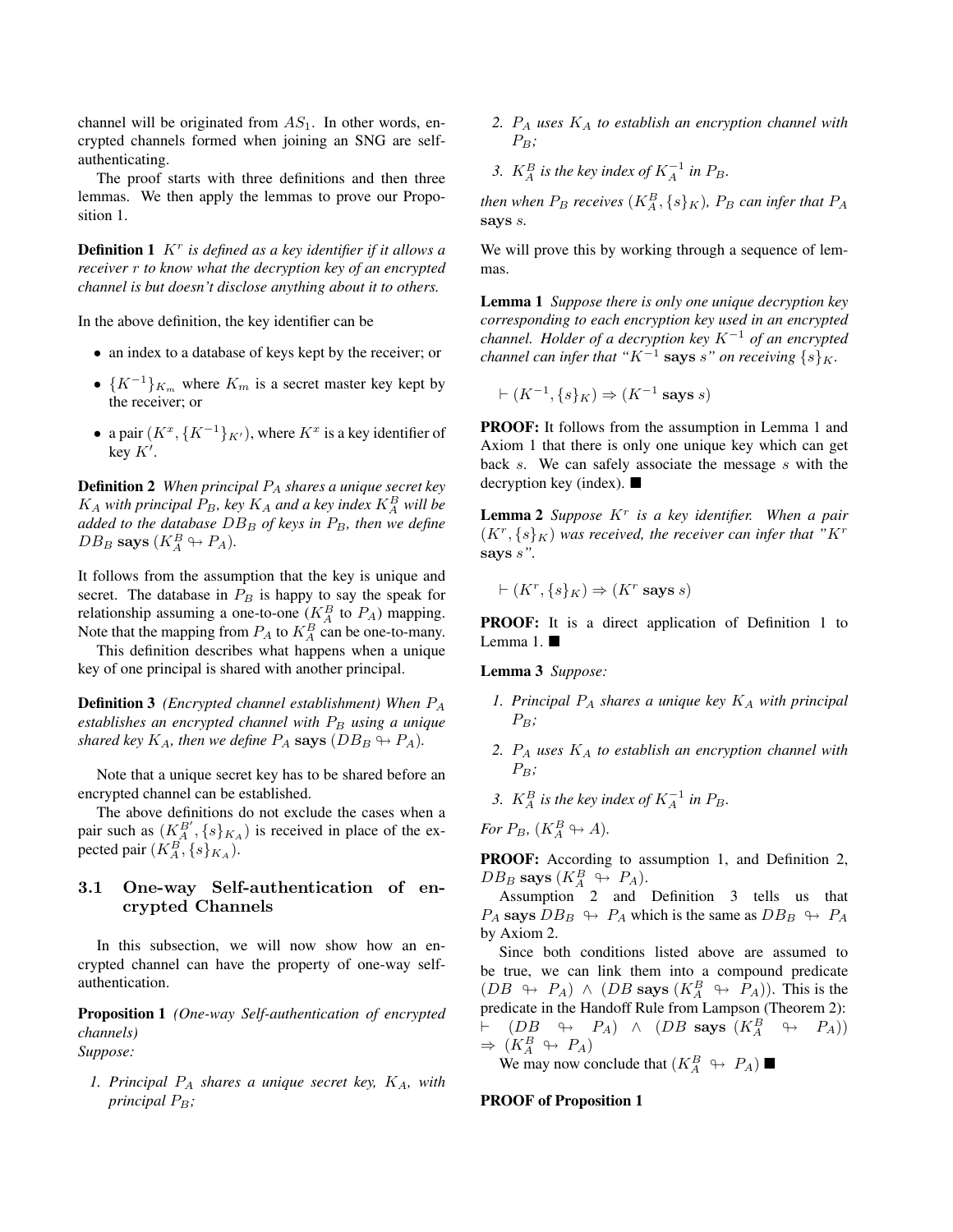The assumptions in Proposition 1 gives  $(K_A^B \leftrightarrow P_A)$ using Lemma 3.

When  $P_B$  receives  $(K_A^B, \{s\}_K)$ ,  $P_B$  can infer that  $(K_A^B$  says s) using Lemma 2.

According to theorem 1, we have

 $\vdash (K_A^B \leftrightarrow P_A) \Rightarrow ((K_A^B \text{ says } s) \Rightarrow (P_A \text{ says } s))$ And hence when  $P_B$  receives  $(K_A^B, \{s\}_K)$ ,  $P_B$  can infer that  $P_A$  says s.

# 3.2 Two-Way Self-authentication of encrypted Channels

Proposition 1 shows that traffic delivered to  $AS_2$  via the encrypted channel established with the key shared by  $AS_1$ originates from  $AS_1$ . This is a one-way self-authentication. It would be desirable if we can extend Proposition 1 to cover a two-way self-authentication. A two-way selfauthentication means that message to  $AS<sub>2</sub>$  passing through the encrypted channel established with a key between  $AS_1$ and  $AS_2$  can be assured to be coming from  $AS_1$  and those heading to  $AS_1$  via the channel is assured to be coming from  $AS_2$ . To extend Proposition 1, we need to add two assumptions and modify another assumption.

Proposition 2 *(Two-Way Self-authentication of encrypted channels)*

- *Suppose:*
	- *1. Principal* P<sup>A</sup> *shares a unique secret key,* KA*, with principal*  $P_B$ ;
	- *2. Principal*  $P_B$  *shares the same unique secret key,*  $K_A$ *, with principal* PA*;*
	- 3.  $P_A$  and  $P_B$  uses  $K_A$  to establish an encryption chan*nel between them;*
	- 4.  $K_A^B$  is the key index of  $K_A^{-1}$  in  $P_B$ .
	- 5.  $K_A^A$  is the key index of  $K_A^{-1}$  in  $P_A$ .

*then when*  $P_B$  *receives*  $(K_A^B, \{s\}_K)$ *,*  $P_B$  *can infer that*  $P_A$ says *s*; and when  $P_A$  receives  $(K_A^A, \{s\}_K)$ ,  $P_A$  can infer *that*  $P_B$  says *s*.

PROOF: Using assumptions 1, 3, 4, and Proposition 1, we can say that when  $P_B$  receives  $(K_A^B, \{s\}_K)$ ,  $P_B$  can infer that  $P_A$  says s. With assumption 2, 3, 5 and Proposition 1 we can say that when  $P_A$  receives  $(K_A^A, \{s\}_K)$ ,  $P_A$  can infer that  $P_B$  says s.

# 4 Conclusion

In this paper, we have proved that encrypted channels in SNG authenticate themselves. We have shown that the encrypted channels can achieve both one-way and two-way self-authentication.

In Section 3.1, Proposition 1 simply says that when we receive a message from an encrypted channel, we can infer that the principal who shared with us the channel encryption key is the one who send the message. Thus we can safely conclude that messages delivered by encrypted channels are authenticated. There is no extra steps needed to authenticate the messages received. The channel encryption key provides us with sender information. We can conclude that an encrypted channel authenticates itself.

In Section 3.2, we extended Proposition 1 to include twoway self-authentication as stated in Proposition 2. Proposition 2 was proved using a similar approach as used in proving Proposition 1. Hence we can conclude that encrypted channels in SNG are self-authenticated, either one-way or two-way depending on the setup configuration when a network joins the SNG.

Our next step is to prove the correctness of the Service Network Graph which can provide user authentication across heterogeneous networks of different administrative domain without sharing user authentication information.

#### References

- [1] X.509 (03/00). *International Telecommunication Union ITU-T Recommendations X series*.
- [2] A. Abdul-Rahman and S. Hailes. Using recommendations for managing trust in distributed systems. *Proceedings of IEEE Malaysia International Conference on Communication '97 (MICC'97), Kuala Lumpur, Malaysia*, 1997.
- [3] A. Abdul-Rahman and S. Hailes. Supporting trust in virtual communities. *Hawaii Int. Conference on System Sciences 33 , Maui, Hawaii, January 2000*, January 2000.
- [4] A. Abdul-Rahman and S. Halles. A distributed trust model. *Proceedings of New Security Paradigms Workshops 1997*, 1997.
- [5] A. R. Au, M. Looi, and P. Ashley. Automated crossorganisational trust establishment on extranets. *Proceedings of the workshop on information technology for virtual enterprises, 2001*, (7):3–11, January 2001.
- [6] T. Beth, M. Borcherding, and B. Klien. Valuation of trust in open networks. *Proceedings of the Conference on Computer Security 1994*, 1994.
- [7] D. Denning. A new paradigm for trusted systems. *Proceedings of 1992-1993 ACM SIGSAC New Security Paradigms Workshop*, 1993.
- [8] E. T. F. (IETF) and the Internet Engineering Steering Group (IESG). The kerberos network authentication service (v5). *Porpoised Standard, RFC1510*.
- [9] D. Lai and Z. Zhang. Integrated key exchange protocol capable of revealing spoofing and resisting dictionary attacks. *Technical Track Proceedings, 2nd International Conference, Applied Cryptography and Network Security, Yellow Mountain*, June 2004.